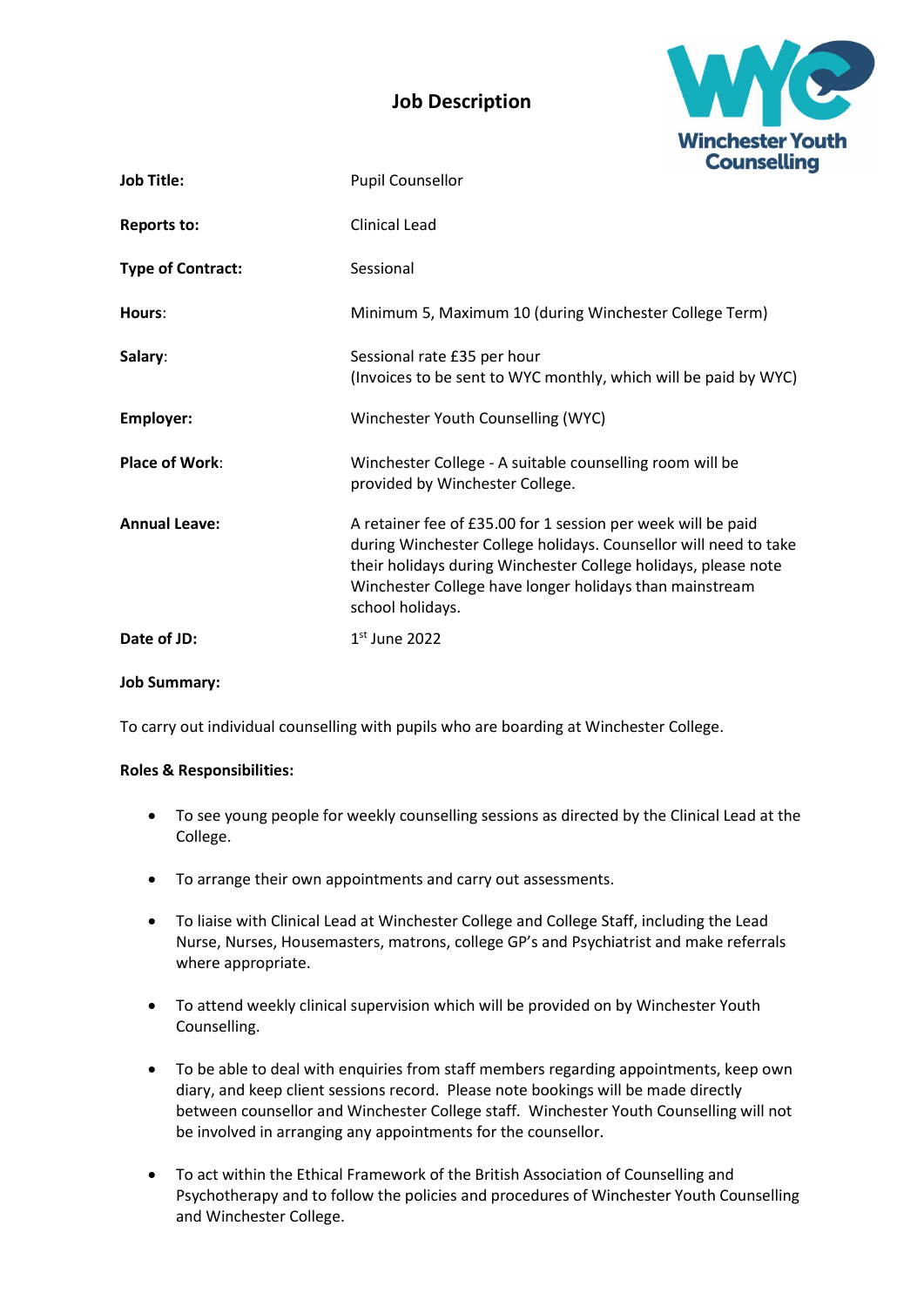- Counsellor will need access to emails, and use of their own telephone in order to arrange appointments etc. An email address will be provided by Winchester College.
- Clinical Supervision: group supervision of 90 minutes will be provided free of charge by Winchester Youth Counselling on a weekly basis. Supervision time may be negotiable subject to availability etc. Counsellor will attend supervision in their own time but will be able to invoice for one hour of it. Supervisor will be appointed by Winchester Youth Counselling
- Attendance also required at Clinical meetings which take place at Winchester College during term time only on a Thursday at 1pm. This is also a paid hour.
- Post will be subject to an Enhanced DBS and references check which will be carried out by WYC.

## Person Specification

| <b>Qualifications</b>                                                                                                                                                             | <b>Essential</b> | <b>Desirable</b> |
|-----------------------------------------------------------------------------------------------------------------------------------------------------------------------------------|------------------|------------------|
| BACP accredited counsellor or be eligible for<br>accreditation                                                                                                                    | ✓                |                  |
| <b>Experience</b>                                                                                                                                                                 | <b>Essential</b> | <b>Desirable</b> |
| To have experience of working with young people,<br>preferably have some experience of working with young<br>people in a school or college setting.                               |                  |                  |
| <b>Criteria</b>                                                                                                                                                                   | <b>Essential</b> | <b>Desirable</b> |
| Have experience of working with young people aged 12-<br>18.                                                                                                                      | ✓                |                  |
| Be able to liaise and build working relationships with<br>other professionals and agencies.                                                                                       | ✓                |                  |
| To be able to work flexibly and at different times in the<br>week and to carry out more hours if required. Be<br>available to deal parents of pupils out of hours as<br>required. | ✓                |                  |
| To be able to communicate with parents of pupils in<br>order to facilitate the counselling process                                                                                | ✓                |                  |
| Excellent communication skills required and an ability to<br>work under pressure                                                                                                  | ✓                |                  |
| Be able to work on own initiative and be well organised                                                                                                                           | ✓                |                  |
| Be experienced in carrying out assessments                                                                                                                                        | ✓                |                  |
| Have experience of being in own therapy for at least 2<br>years                                                                                                                   | ✓                |                  |
| To be able to work with risk and young people who are<br>experiencing suicidal feelings.                                                                                          | ✓                |                  |